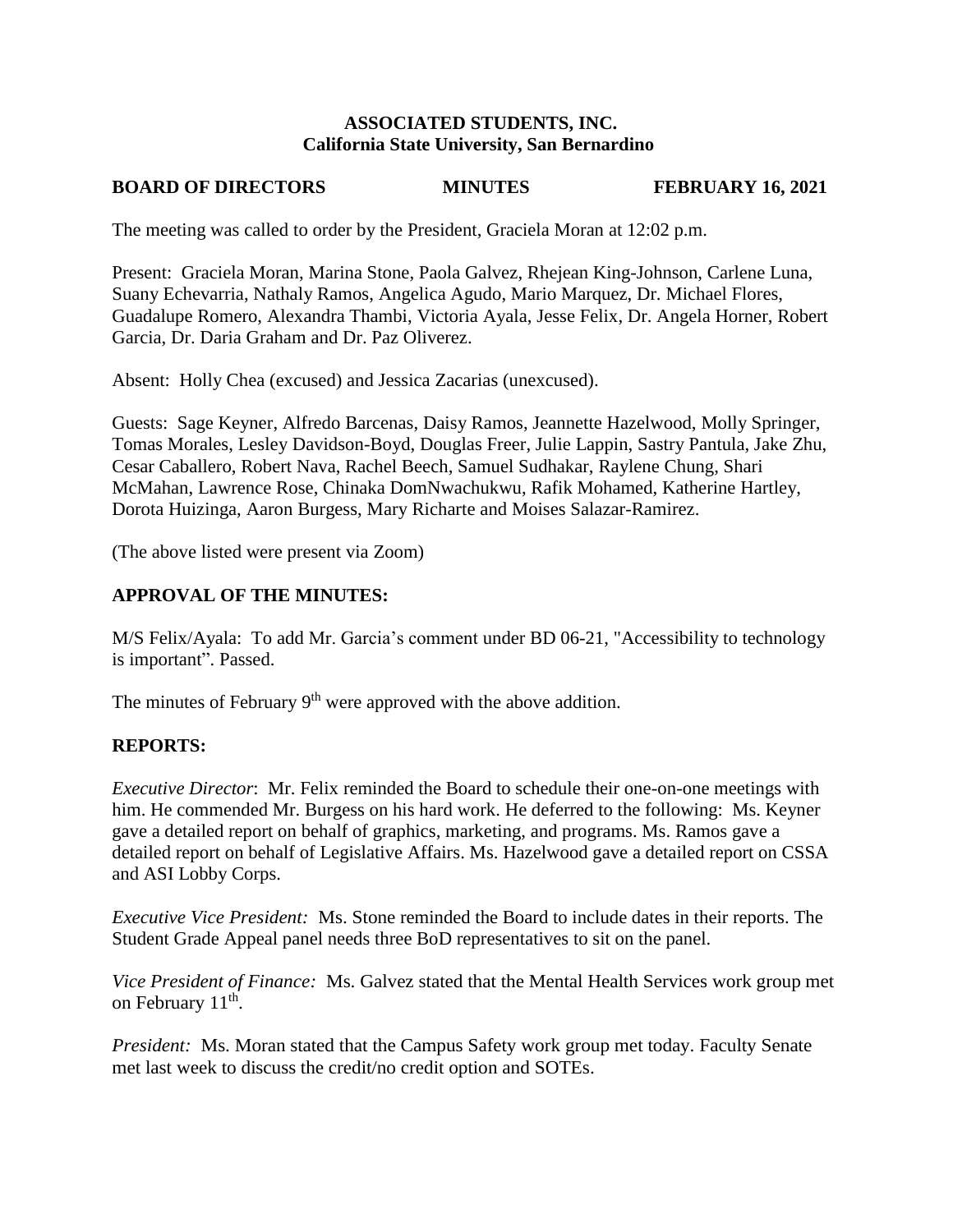### **ADOPTION OF AGENDA:**

M/S Ayala/Agudo: To approve the adoption of the agenda. Passed unanimously.

#### **OLD BUSINESS:**

## **BD 06-21 M/S Felix/Ramos: Creation of the Accessible Procurement of Information and Communication Technologies Policy. (Second Reading).**

Mr. Felix explained that policies require two readings prior to a vote of approval by the Board of Directors. He stated that no changes were implemented since the first reading.

Discussion ensued.

Mr. Garcia spoke in favor of this policy.

M/S Marquez/Echevarria: To approve BD 06-21. Passed unanimously.

#### **Time Certain: BD 07-21 (12:30 p.m.)**

#### **NEW BUSINESS:**

## **BD 07-21 M/S Felix/Marquez: Introduction of the CSUSB Presidential Cabinet and Academic Deans.**

Mr. Felix deferred to Dr. Morales.

Dr. Morales recognized all administrators, faculty and staff for their hard work. He introduced Dr. Daria Graham, Molly Springer, Dr. Paz Oliverez, Dr. Lesley Davidson-Boyd, Dr. Douglas Freer, Julie Lappin, Dr. Sastry Pantula, Dr. Jake Zhu, Cesar Caballero, Robert Nava, Rachel Beech, Dr. Samuel Sudhakar, Raylene Chung, Dr. Shari McMahan, Lawrence Rose, Dr. Chinaka DomNwachukwu, Dr. Rafik Mohamed, Katherine Hartley and Dr. Dorota Huizinga. He commended Ms. Moran and the ASI Board for their hard work. He stated that they are currently working on a Post Pandemic Planning Committee which is made up of several committees that will envision what CSUSB will look like post pandemic. He hopes that ASI, Faculty Senate and Staff Council encourage students to attend summer session.

The ASI Board of Directors introduced themselves to the CSUSB Presidential Cabinet and Academic Deans.

Discussion closed.

### **BD 08-21 M/S Ayala/Marquez: Discussion of the 2021 Spring Commencement.**

Ms. Ayala deferred to Mr. Nava.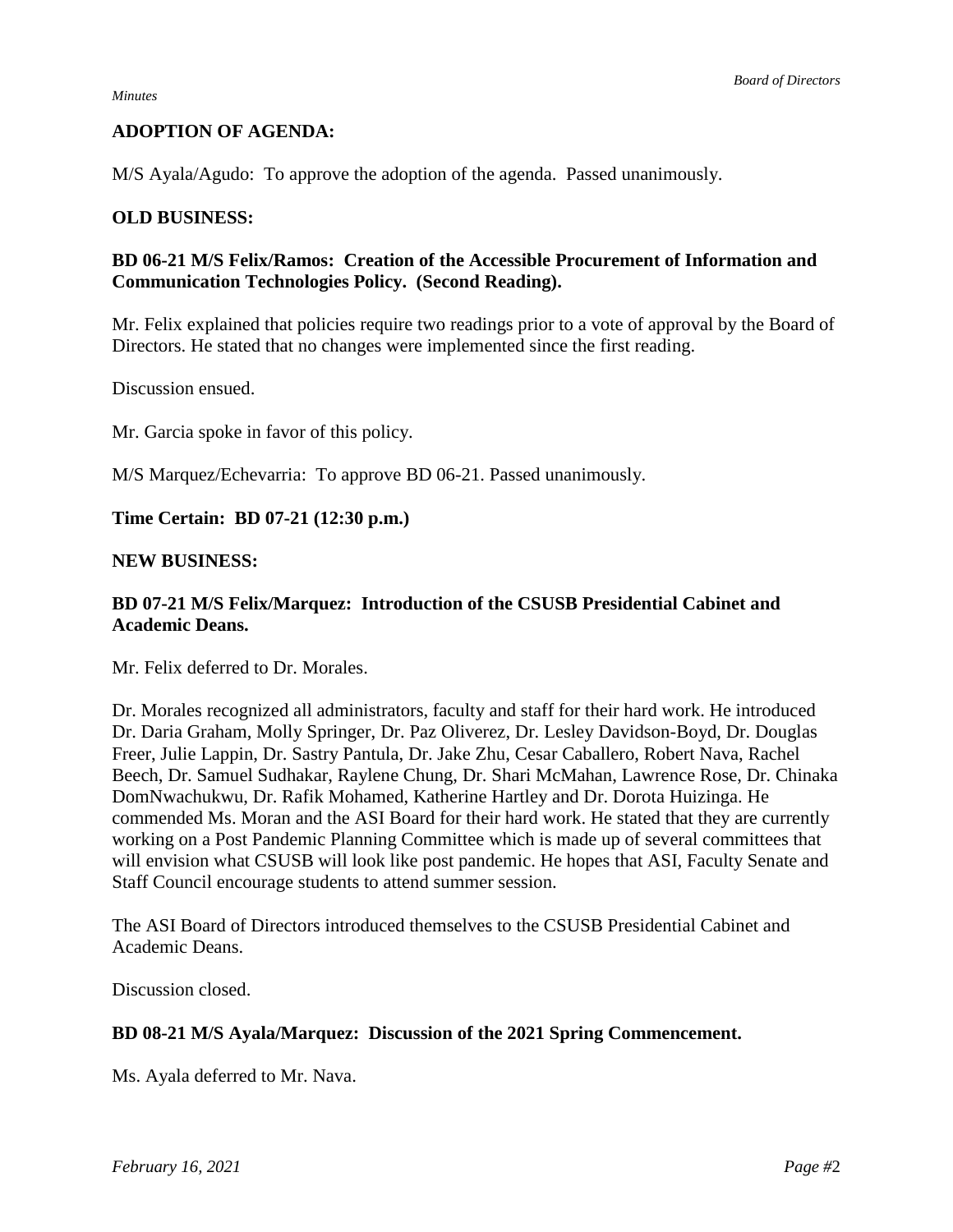#### *Minutes*

Mr. Nava stated that due to COVID-19, a virtual commencement for Spring 2021 will be held on May 22<sup>nd</sup> with an option of having an in-person graduation at a later date. He gave a presentation on how the virtual commencement will take place. He encouraged the Board to provide feedback.

Discussion ensued.

Ms. Echevarria shared her experience with graduating virtually. She explained that it was nice for students to share their graduation with family from afar.

Ms. Ayala inquired into what specialized gifts are being planned for graduating students. Mr. Nava explained that Ms. Wymer-Lucero, Director of Alumni Relations will meet with ASI to discuss the gift.

Ms. Romero left the meeting due to a class conflict.

Discussion closed.

### **BD 09-21 M/S Felix/Marquez: Discussion of the Post-Pandemic Planning Committee.**

Dr. Oliverez stated that the Cabinet is working on a Post Pandemic Planning Committee that is made up of several committees: Student affairs and student services; strategic enrollment management, external relations and special events; instruction and academic programs; facilities, human resources and risk management; information technology.

Ms. Echevarria inquired into how they will address student and faculty concerns upon returning to the campus. Dr. Oliverez deferred to Dr. Freer who explained that it would depend on the status of the pandemic at that time. He stated that students would have the option to take online or in-person classes.

Dr. Horner inquired whether scientists, virologists, epidemiologists or public health specialists will be involved in these Committees. Dr. Freer explained that all day-to-day operations and decisions are reviewed by San Bernardino County and Riverside County Public Officers.

Ms. Agudo inquired into the contact tracing process. Dr. Oliverez stated that Dr. Beth Jaworski works closely with Risk Management and keeps track of students whether they are on campus or not. She explained that a daily screening must be completed before coming to the campus which could be accessed through MyCoyote.

Discussion ensued.

Mr. Marquez inquired whether enrollment has decreased at CSUSB. Dr. Oliverez deferred to Ms. Beech who explained that enrollment may be down if you look at how many units are being taken in a term, however, there are other factors impacting enrollment.

Ms. Ayala inquired whether CSUSB would work with other CSU campuses to determine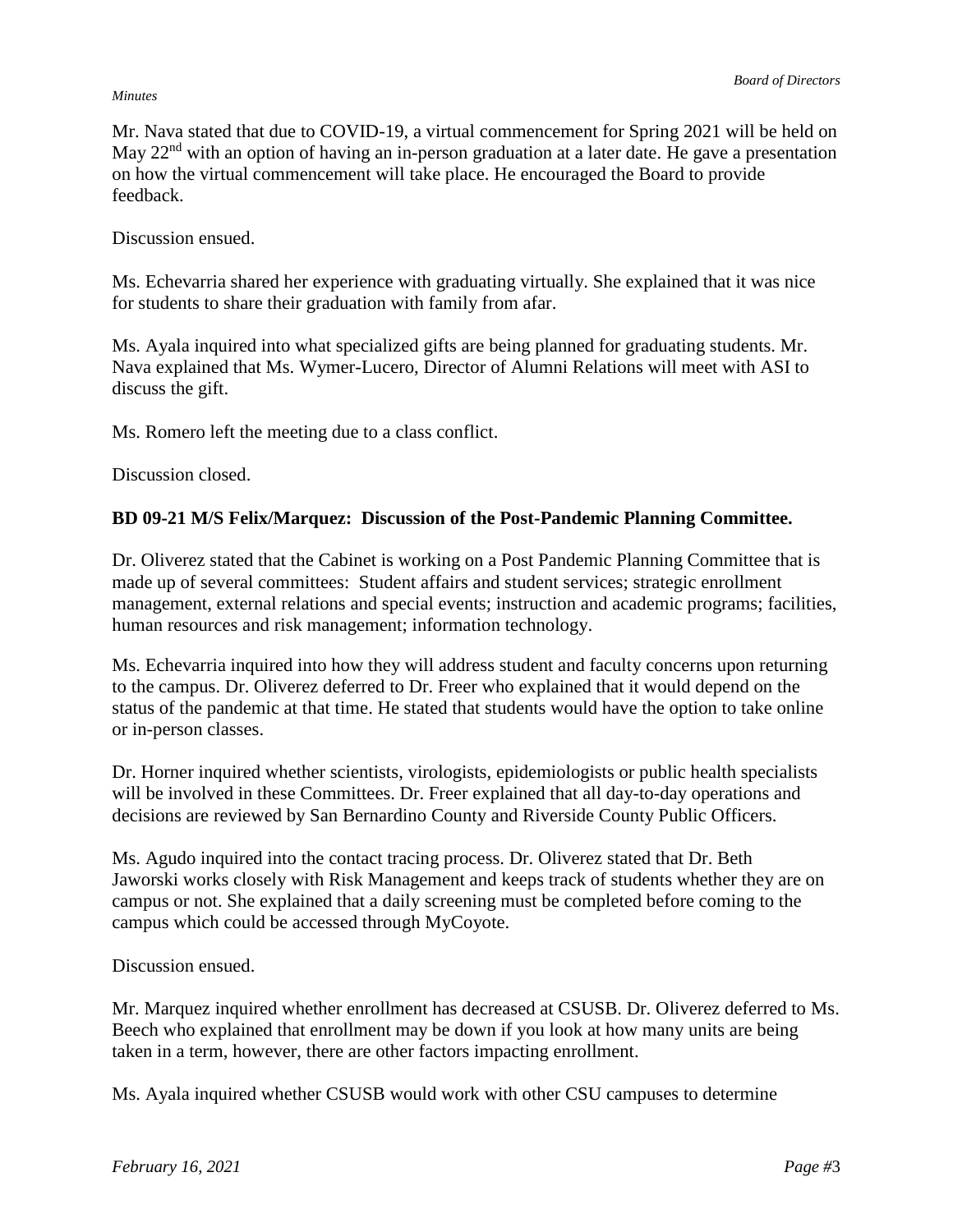#### *Minutes*

different ways in which to transition the campus. Dr. Oliverez stated that CSUSB will consult with other CSU campuses.

Ms. Luna inquired into how the return to campus for athletes is going to be different. Dr. Morales explained that a Governing Board of Presidents will make the decision on whether athletes would be able to compete and the Cabinet will make the decision on whether it's safe to allow intercollegiate athletes to practice or compete. The Cabinet decided not to have athletes compete since it is unsafe.

Discussion closed.

## **BD 10-21 M/S Felix/Ayala: Discussion of the SMSU Expansion Update.**

Mr. Felix commended Mr. Burgess and Dr. Freer on their hard work on this project.

M/S Felix/Echevarria: To table BD 10-21 until next week's meeting. Passed unanimously.

## **BD 11-21 M/S Marquez/Felix: Discussion of First Year Experience.**

Ms. Moran deferred to Ms. Beech.

Ms. Beech explained that CSUSB recognizes the importance and value of a positive first-year experience for students and the need to facilitate students' effective transition to the University by providing a variety of experiences, opportunities, and foundational skills to help them become successful students. She encouraged the Board to provide feedback.

Mr. Marquez inquired whether CSUSB is prioritizing freshmen since they have never stepped on to the campus. Ms. Beech stated that they have discussed making sure that first year students are prioritized as well as graduating students.

Discussion ensued.

Discussion closed.

### **BD 12-21 M/S Marquez/Echevarria: Discussion of Ethnic Studies.**

Ms. Moran deferred to Dr. McMahan.

Dr. McMahan stated that in Fall 2021 students will be required to take a three-unit course on Ethnic Studies. She explained there will be two classes which will begin the Ethnic Studies Program, an Introduction to Ethnic Studies class and a Race, Class, Gender and Sexuality class. A department of Ethnic Studies is also being planned.

Ms. King-Johnson, Ms. Ayala and Mr. Marquez spoke in favor of adding courses on Ethnic Studies.